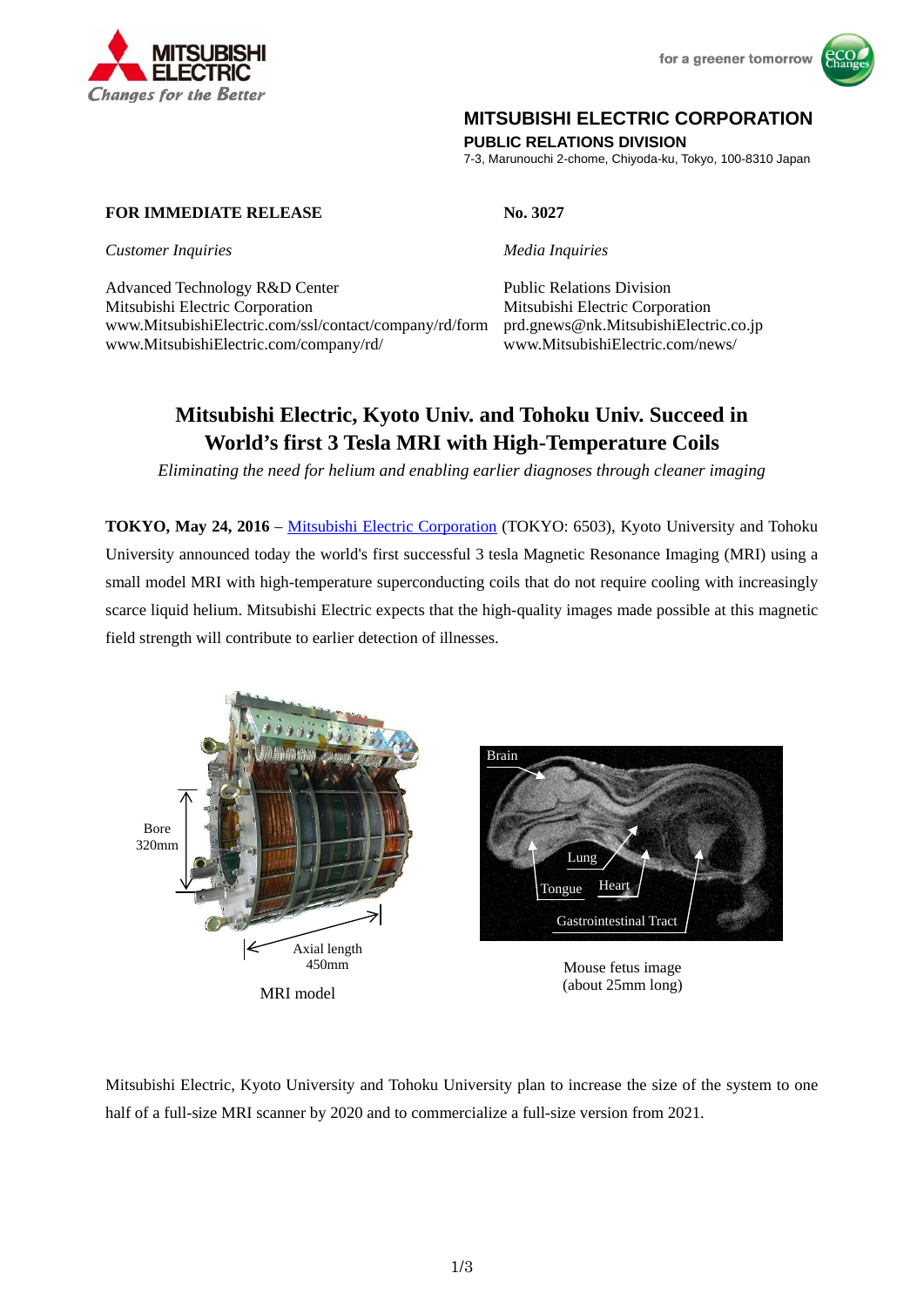Mitsubishi Electric achieved a strong, stable 3 tesla magnetic field by increasing the precision of the coil winding. Existing commercially available MRIs use low-temperature superconducting wires with a round or square cross section of 2- to 3-millimeters. The high-temperature superconducting wires are about 0.2 millimeter thick and 4- to 5-millimeters wide and are usually wound several hundred times, creating a pancake coil. Small discrepancies in the thickness and width of the wire give the coil an uneven height that can disrupt the magnetic field and distort imaging. Mitsubishi Electric solved this problem by using laser displacement meters to measure the coil height and then adjusting it with correction sheets. This realized a winding accuracy of 0.1 millimeter for pancake coils with an outer diameter of about 400 millimeters, achieving the magnetic field homogeneity required for commercial imaging.

The small model has an imaging space 25 millimeters in diameter with field homogeneity of less than two-millionths, the same level required for a 230-mm dia. x 650-mm cylinder in a commercial-size MRI. Using this new approach, Mitsubishi Electric succeeded in imaging a 25-millimeter mouse fetus at 3 tesla.



## **Background**

Superconducting coils are differentiated into low-temperature and high-temperature systems. In low-temperature MRI systems, the superconducting coils and analytical instruments are cooled to minus 269 degrees Celsius by applying liquid helium. However, liquid helium is a limited and depleting resource, due to the low number of gas fields and rising demand from developing countries. The use of high-temperature superconducting coils is therefore expected to increase. High-temperature superconducting wires can direct more current than low-temperature ones with the same cross sections and are able to generate magnetic fields with smaller coils, which allows for the size of electrical instruments to be reduced.